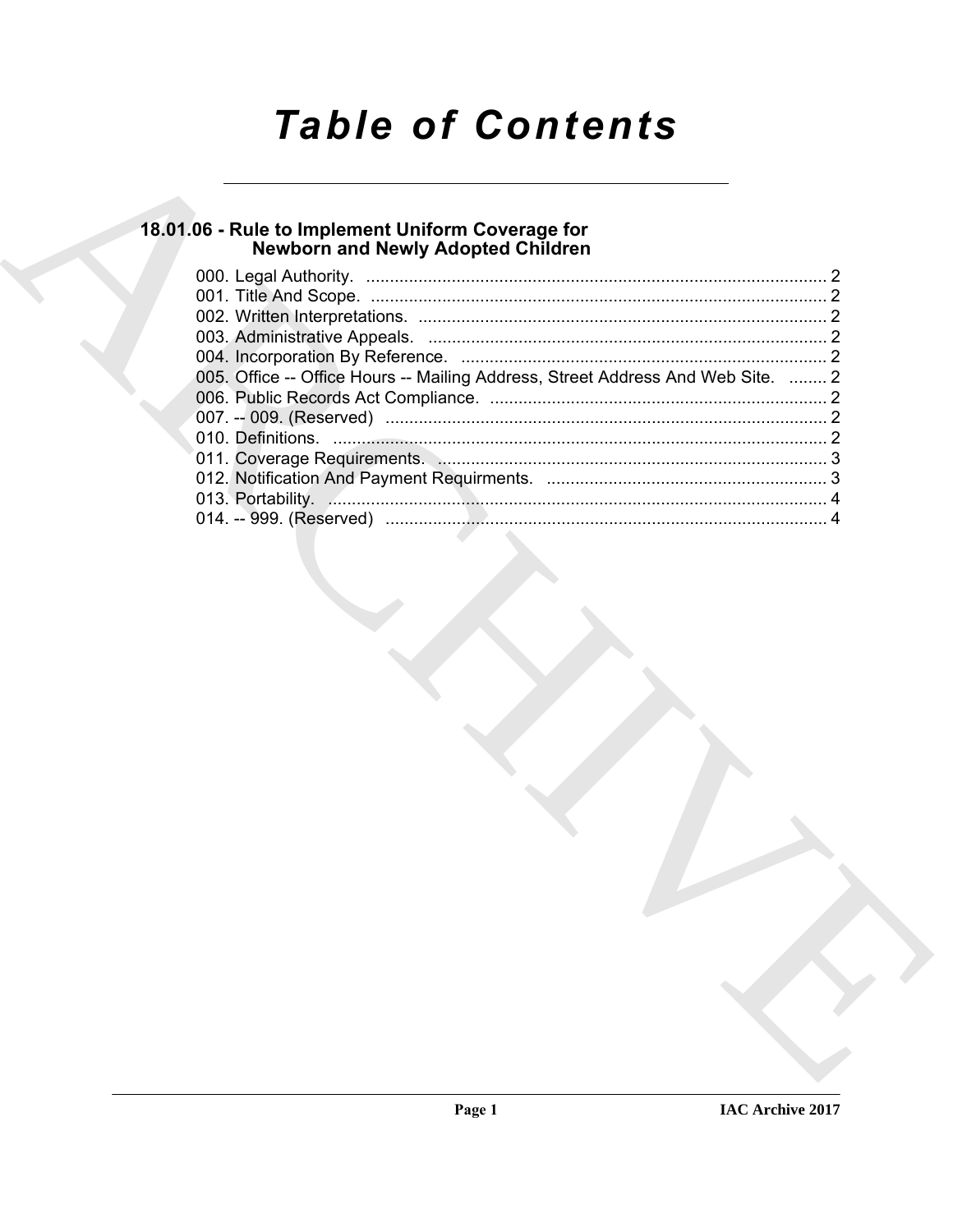#### **IDAPA 18 TITLE 01 CHAPTER 06**

#### **18.01.06 - RULE TO IMPLEMENT UNIFORM COVERAGE FOR NEWBORN AND NEWLY ADOPTED CHILDREN**

#### <span id="page-1-1"></span><span id="page-1-0"></span>**000. LEGAL AUTHORITY.**

This rule is promulgated and adopted pursuant to the authority vested in the Director under Title 41, Chapter 2, Idaho Code. (4-2-08)

#### <span id="page-1-2"></span>**001. TITLE AND SCOPE.**

**01.** Title. This Rule shall be cited in full as Idaho Department of Insurance Rule IDAPA 18.01.06, Implement Uniform Coverage for Newborn and Newly Adopted Children." (4-2-08) "Rule to Implement Uniform Coverage for Newborn and Newly Adopted Children."

**Scope**. This rule sets forth uniform requirements to be followed by health plans providing coverage to newborn and newly adopted children in accordance with Sections  $41-2140$ ,  $41-2210$ ,  $41-3437$ ,  $41-3923$ ,  $41-4023$ <br>and  $41-4123$ , Idaho Code. (4-2-08) and  $41-4123$ , Idaho Code.

#### <span id="page-1-3"></span>**002. WRITTEN INTERPRETATIONS.**

**CHAPTER OF**<br> **EXAMPLE TO HAPENET ON CONFERENCE PORTIFICATION**<br> **EXAMPLE TO HAPENET AND DEPEND CONFERENCE PORTIFICATION**<br>
THE LIGATION CONFERENCE CONFERENCE INTO THE CONFERENCE CONFERENCE CONFERENCE CONFERENCE CONFERENCE In accordance with Section 67-5201(19)(b)(iv), Idaho Code, this agency may have written statements which pertain to the interpretation of the rules of the chapter, or to the documentation of compliance with the rules of this chapter. These documents will be available for public inspection and copying at cost in the main office and each regional or district office of this agency. (4-2-08)

#### <span id="page-1-4"></span>**003. ADMINISTRATIVE APPEALS.**

All administrative appeals shall be governed by Chapter 2, Title 41, Idaho Code, and the Idaho Administrative Procedure Act, Title 67, chapter 52, Idaho Code, and IDAPA 04.11.01, "Idaho Rules of Administrative Procedure of the Attorney General." (4-2-08) the Attorney General."

#### <span id="page-1-5"></span>**004. INCORPORATION BY REFERENCE.**

There are no documents incorporated by reference. (4-2-08)

#### <span id="page-1-6"></span>**005. OFFICE -- OFFICE HOURS -- MAILING ADDRESS, STREET ADDRESS AND WEB SITE.**

**01. Office Hours**. The Department of Insurance is open from 8 a.m. to 5 p.m. except Saturday, Sunday (4-2-08) and legal holidays.

**02. Mailing Address**. The department's mailing address is: Idaho Department of Insurance, P.O. Box 83720, Boise, ID 83720-0043. (4-2-08)

**03.** Street Address. The principal place of business is 700 West State Street, 3rd Floor, Boise, Idaho (4-2-08) 83702-0043. (4-2-08)

**04. Web Site Address**. The department's website is http://www.doi.idaho.gov. (4-2-08)

#### <span id="page-1-7"></span>**006. PUBLIC RECORDS ACT COMPLIANCE.**

Any records associated with these rules are subject to the provisions of the Idaho Public Records Act, Title 74, Chapter 1, Idaho Code. (4-2-08)

#### <span id="page-1-8"></span>**007. -- 009. (RESERVED)**

#### <span id="page-1-10"></span><span id="page-1-9"></span>**010. DEFINITIONS.**

As used in this chapter the following terms shall have the following meanings. (4-2-08)

<span id="page-1-11"></span>**Congenital Anomaly**. "Congenital anomaly" means a condition existing at or from birth that is a significant deviation from the common form or function of the body, whether caused by a hereditary or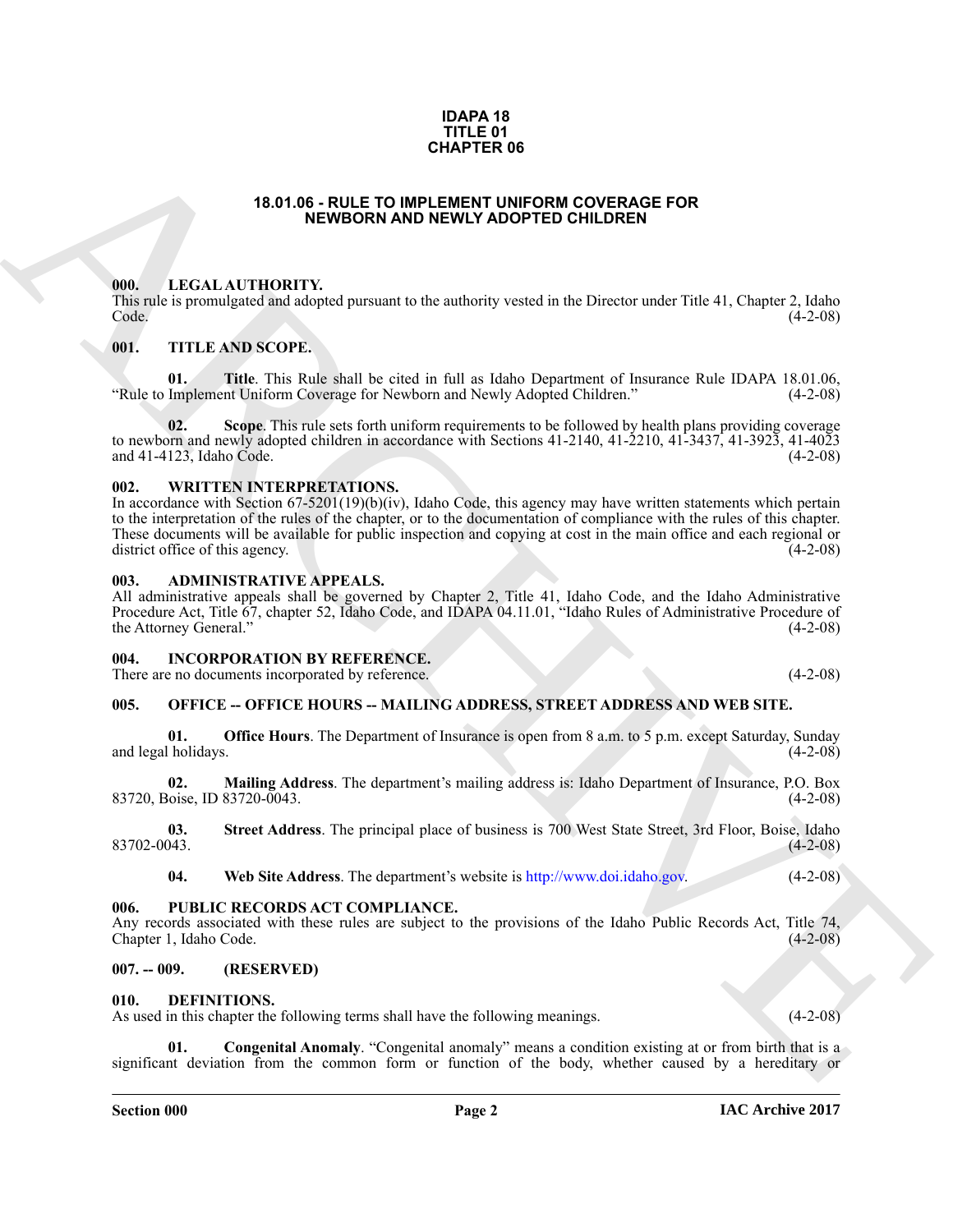#### *IDAHO ADMINISTRATIVE CODE IDAPA 18.01.06 - Rule to Implement Uniform Department of Insurance Coverage for Newborn and Newly Adopted Children*

Gradrian of Hustmann's Christmas (Southern Christmas 1980) Newton newton Newton Newton Newton Newton Newton Newton Newton Newton Newton Newton Newton Newton Newton Newton Newton Newton Newton Newton Newton Newton Newton N developmental defect or disease. For the purposes of this chapter, the term significant deviation is defined to be a deviation which impairs the function of the body and includes but is not limited to the conditions of cleft lip, cleft palate, webbed fingers or toes, sixth toes or fingers, or defects of metabolism and other conditions that are medically diagnosed to be congenital anomalies. (4-2-08)

<span id="page-2-8"></span>**02.** Health Plan. "Health plan" means any type of benefit plan or contract of coverage that is subject to rements of Sections 41-2140, 41-2210, 41-3437, 41-3923, 41-4023 or 41-4123, Idaho Code. (4-2-08) the requirements of Sections 41-2140,  $4\overline{1}$ -2210,  $41\overline{1}$ -3437,  $4\overline{1}$ -3923,  $41\overline{1}$ -4023 or 41-4123, Idaho Code.

**03. Health Plan Member**. "Health plan member" means a person entitled to benefits as a member, subscriber or insured under a health plan and who, under the terms of the health plan contract, may add dependents for coverage under the health plan. (4-2-08) for coverage under the health plan.

<span id="page-2-10"></span><span id="page-2-9"></span>**04. Newborn Child**. "Newborn child" means: (4-2-08)

**a.** A child born to a health plan member and added to the health plan as a newborn dependent in ce with the terms of the health plan contract; or  $(4-2-08)$ accordance with the terms of the health plan contract; or

**b.** An adopted newborn child placed with the adopting health plan member within sixty (60) days of birth and added to the adopting health plan member's health plan as a newborn dependent in accordance with the terms of the health plan contract.

<span id="page-2-11"></span>**05. Newly Adopted Child**. "Newly adopted child" means a child under the age of 18 who is placed with the adopting health plan member more than sixty  $(60)$  days after the child's birth and added to the adopting health plan member's health plan as a dependent in accordance with the terms of the health plan contract. health plan member's health plan as a dependent in accordance with the terms of the health plan contract.

<span id="page-2-12"></span>**06. Placed**. "Placed" means physical placement in the care of the adopting health plan member. If physical placement is prevented due to the medical needs of the child, "placed" means the date the adopting health plan member signs an agreement for adoption of the child and assumes financial responsibility for the child. (4-2-08)

#### <span id="page-2-2"></span><span id="page-2-0"></span>**011. COVERAGE REQUIREMENTS.**

**01.** Coverage of Newborn and Newly Adopted Children. A health plan subject to this chapter shall coverage to: (4-2-08) provide coverage to:

<span id="page-2-5"></span><span id="page-2-4"></span>**a.** A newborn child of a health plan member from the moment of birth; or (4-2-08)

**b.** A newly adopted child of a health plan member from the date the child is placed with the adopting an member. (4-2-08) health plan member.

**02. Coverage Requirements**. Coverage of newborn and newly adopted children shall be at least equivalent to the coverage afforded other health plan members under the health plan and shall also include, but not be limited to, coverage for the medically necessary care and treatment of congenital anomalies. (4-2-08) limited to, coverage for the medically necessary care and treatment of congenital anomalies.

<span id="page-2-7"></span>**03.** Pre-Existing Conditions. A health plan may not apply a pre-existing condition exclusion to a or newly adopted child. (4-2-08) newborn or newly adopted child.

<span id="page-2-3"></span>**04. Cosmetic Surgery**. A health plan may not exclude as cosmetic surgery reconstructive surgery for congenital anomalies of a covered dependent child entitled to congenital anomaly coverage under this chapter.

 $(4-2-08)$ 

<span id="page-2-6"></span>**05. Limitations on Coverage for Congenital Anomalies**. A health plan may apply exclusions, requirements or benefit limitations, including cost sharing requirements, to coverage for congenital anomalies that are consistent with the requirements of this rule and no more restrictive than exclusions, requirements or benefit limitations applied to coverage for similar treatments, conditions and services provided under the health plan.

 $(4-2-08)$ 

#### <span id="page-2-13"></span><span id="page-2-1"></span>**012. NOTIFICATION AND PAYMENT REQUIRMENTS.**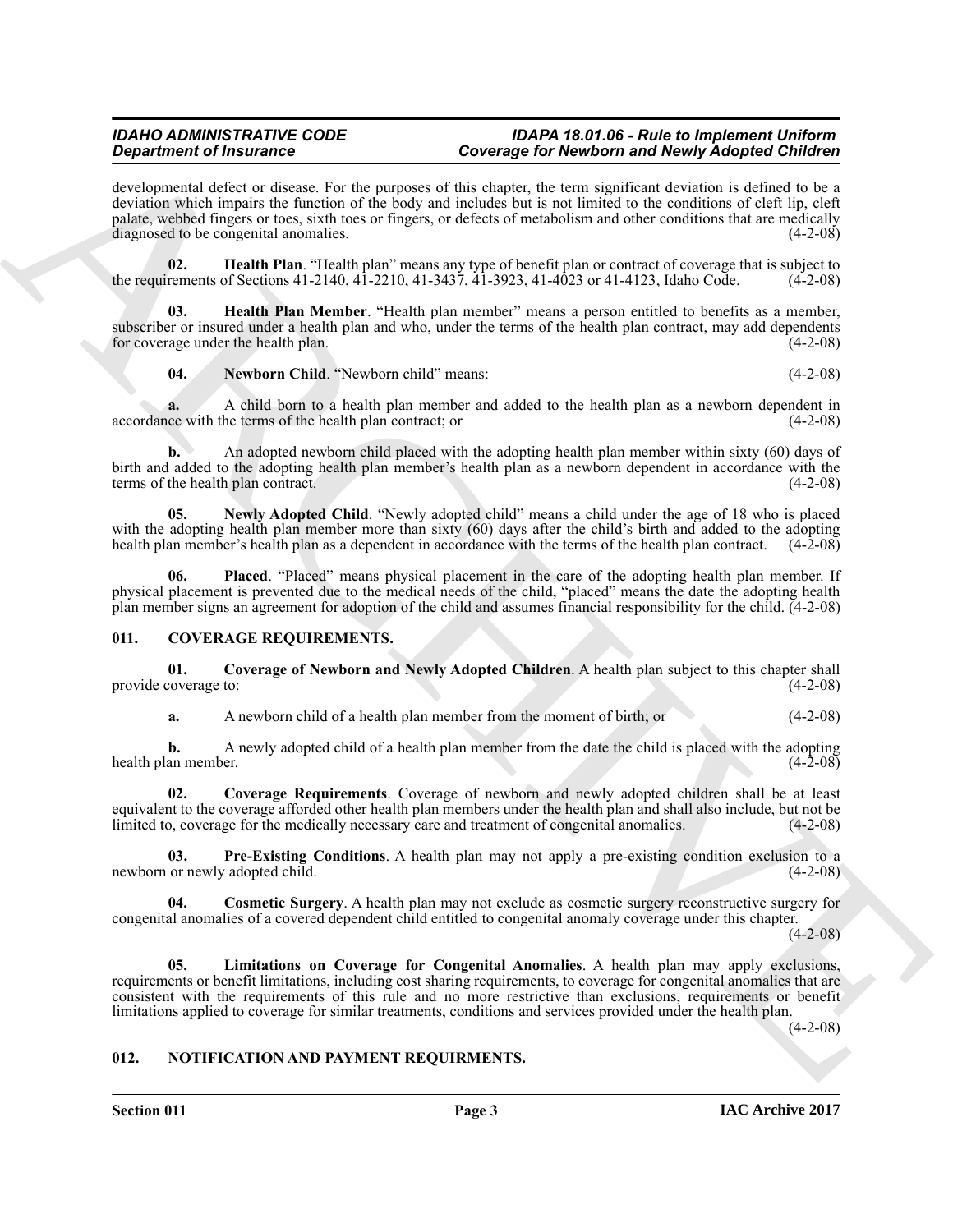#### <span id="page-3-2"></span>**01. Notification and Payment**. (4-2-08)

Government of financial terms of the property of the Newtonia and Property of the Control of the Control of the Control of the Control of the Control of the Control of the Control of the Control of the Control of the Cont **a.** If notice and payment of additional premium are required for dependent coverage under the health plan contract, the contract may require notice of birth, placement or adoption and payment of required premium as a condition of coverage for newborn and newly adopted children. The notification period shall be not less than sixty (60) days from the date of birth for a newborn child or, for newly adopted children, sixty (60) days from the earlier of the date of adoption or placement for adoption. The due date for payment of any additional premium, if required, shall be not less than thirty-one (31) days following receipt by the health plan member of a billing for the required  $p$ remium.  $(4-2-08)$ 

**b.** All requirements for notice and payment of premium applied by the health plan for the enrollment of newborn or newly adopted children shall be clearly set forth in the health plan contract and provided to the health plan members in a manner reasonably calculated to provide notice to the members of the requirements. (4 plan members in a manner reasonably calculated to provide notice to the members of the requirements.

**c.** If the health plan member fails to provide the required notification, or make the required premium payment, the health plan may decline to enroll a dependent child as a newborn or newly adopted child, but shall treat a newborn or newly adopted child no less favorably than it treats other applicants who seek coverage at a time other than when the applicant was first eligible to apply for coverage. (4-2-08)

#### <span id="page-3-3"></span><span id="page-3-0"></span>**013. PORTABILITY.**

The coverage provided by this chapter applies to any subsequent health plan that is issued providing coverage to the newborn or newly adopted child. If there is a break in coverage that exceeds sixty-three (63) days, the health plan may treat a congenital anomaly as a pre-existing condition and apply pre-existing condition exclusions as allowed under the applicable state and federal laws. (4-2-08)

#### <span id="page-3-1"></span>**014. -- 999. (RESERVED)**